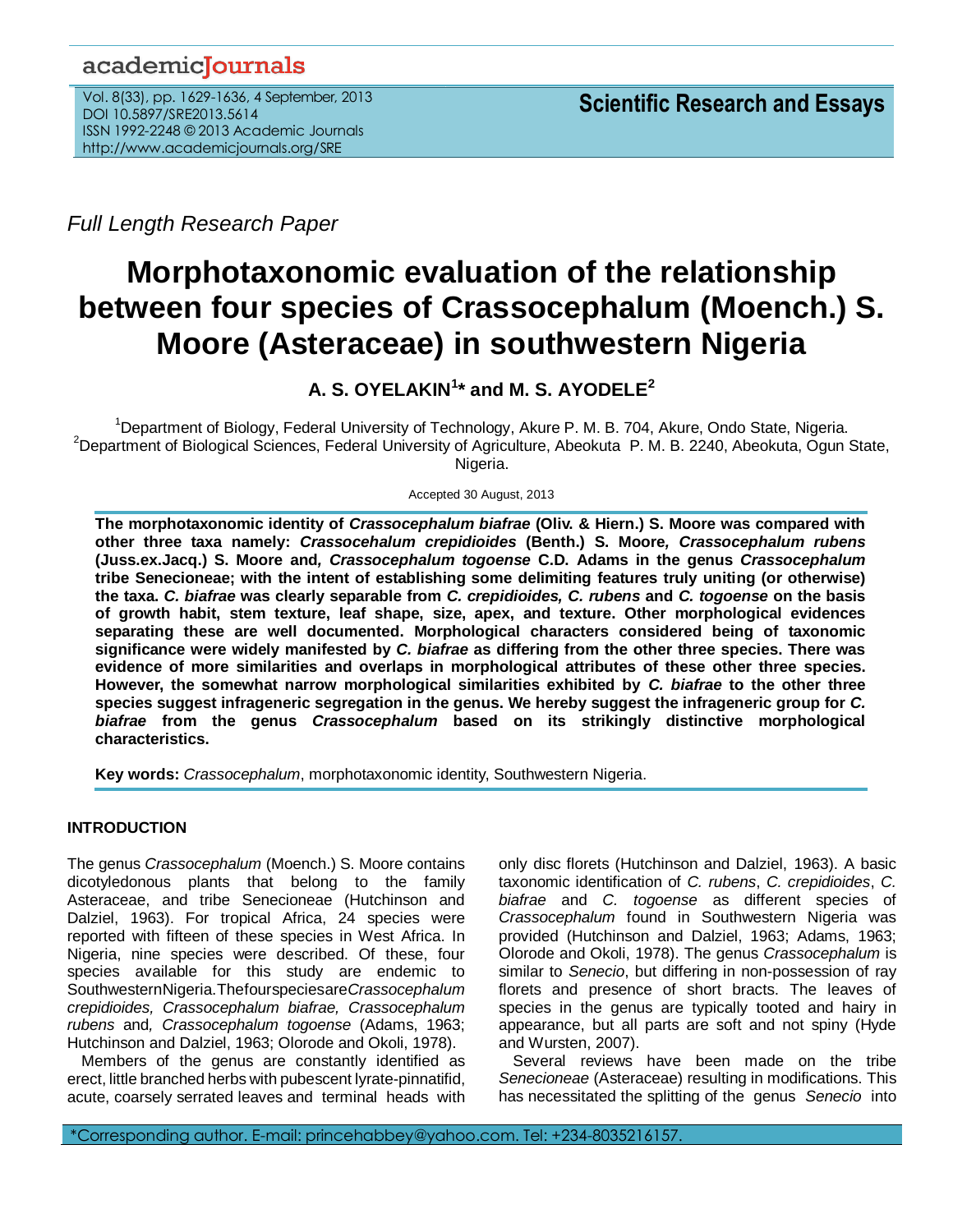several genera (Jeffrey, 1992; Nordenstam and Pelser, 2005). A few Peruvian species of *Senecio* were transferred to other genera such as *Dendrophobium*, *Aequatorium*, *and Pentacalia*. A taxonomic positioning of *C. biafrae* endemic to the southwest Nigeria has always been unclear. Olorode and Okoli (1978) reported that *C. biafrae* was discussed in their paper only because it falls in the similar utilitarian categories as vegetables with other species investigated. This statement further enhanced some doubts about the taxonomic relationship between *C. biafrae* and these other three species. A call for more reports for a better understanding on the morphological variation and reproductive mechanism in the genus was long suggested (Olorode and Okoli, 1978). A review of literature revealed that some of Nigeria species of *Crassocephalum* were not clearly delimited, their delimitation having been based upon relatively few and poorly understood characters. A careful handling of morphological data is reported to be one of the trustworthy approaches in assessing evolutionary relationships (Cabrera, 1976; Dutta, 1988).

The roots and leaves of *Crassocephalum* are popular pot herbs and are indispensable part of human diets in many parts of the world particularly in Tropical Africa (Dairo and Adanlawo, 2007). Some species of *Crassoscephalum* are known for their medicinal values as juices extracted from their leaves and applied to fresh cuts to stop or minimize bleeding (Gbile and Adesina, 1986; Gulliie et al., 2004). It is also reported to significantly contribute to the dietary vitamin and mineral intakes of local populations (Smith and Eyzaguirre, 2007).

The objective of this study is to compare and document the observed taxonomic variations in morphological attributes considered of taxonomic significance for delimitation of *C. biafrae* and three other species of *Crassocephalum* namely: *C. rubens*, *C. crepidioides*, and *C. togoense*. This is with a view to showing that problems exist in the traditional or orthodox placement of species into the genus *Crassocephalum* and to try to outline some possible solutions.

# **MATERIALS AND METHODS**

#### **Survey of locations of** *Crassocephalum* **plant populations**

Series of field trips covering different ecological locations in southwestern Nigeria (Table 1) were made between January 2006 and December 2007. Achenes were collected from field populations of *Crassocephalum*. Materials collected from different populations were labeled with different accession numbers. There were 23 accessions in all. Specimen plants from these populations had their identities confirmed using Herbarium specimens at the Forestry Research Institute of Nigeria (FRIN) and Obafemi Awolowo University (OAU) Ile-Ife, Nigeria.

#### **Cultivation of specimen plants**

Ten to twenty achenes of each accession were planted in sterilized

topsoil contained in polyethylene bags- five bags per accession. They were arranged 1 m apart in four rows at the Department of Biological Sciences experimental garden, University of Agriculture, Abeokuta, Ogun State, Nigeria. The germinated seedlings were nurtured till flowering.

#### **Studies on the morphological attributes**

Observations of morphological traits were carried out by visual evaluation of qualitative (non-measurable) attributes. These traits include: growth habit, stem texture, leaf texture, leaf shape, leaf margin, leaf apex, achene texture and shape, intensity of odour and pigmentation of flowers at flowering.

The quantitative (measurable) characters were measured and recorded on all accessions at the experimental garden. These traits include: plant height at flowering, leaf length, leaf width, stipule length and width, petiole length, internodes length and peduncle length, by methods described by Faust (1972) and modified by Ayodele (1997).

#### **Analysis of data**

The means generated from the data obtained on the quantitative characters were subjected to statistical analysis using SAS/PC 9.1 package to compute correlation coefficients of all the morphological characters studied. Dendrograms were constructed for all the accessions of the species studied based on similarities and differences in the morphological characters (Milligan, 1987). Means and standard deviations were taken to compute the ranges of all measurable characters for each species.

# **RESULTS**

# **Morphological variations in** *C. rubens, C. crepidioides, C. togoense,* **and** *C. biafrae*

Data on the morphological characters of the four species of *Crassocephalum* studied are presented in Tables 2 and 3. The four species of *Crassocephalum* exhibited considerable variations and overlaps in most of their morphological characters. All the species are erect annual herbs except *C. biafrae*, which is perennial with climbing (twinning habit). Variations in leaf measurements within and between species were quite obvious (Plates 1 and 2, and Tables 2 and 3). Plant height at flowering was highest in *C. biafrae* (49.0 to 52.0 cm) while *C. rubens* recorded the shortest plant height at flowering (6.0 to 8.0 cm) (Table 3). *C. crepidioides* had the longest leaf length (14.6 to 18.9 cm) while leaf length was shortest in *C. rubens* (7.9 to 12.6 cm). The widest leaf width was (8.6 to 12.0 cm) in *C. biafrae* and least in *C. rubens* (4.1 to 6.7 cm). Other records of morphological characters for species delimitation can be found in Tables 2 and 3.

# **Correlation among morphological characters**

Table 4 explains the correlation coefficients of the morphological characters. Leaf length and stipule length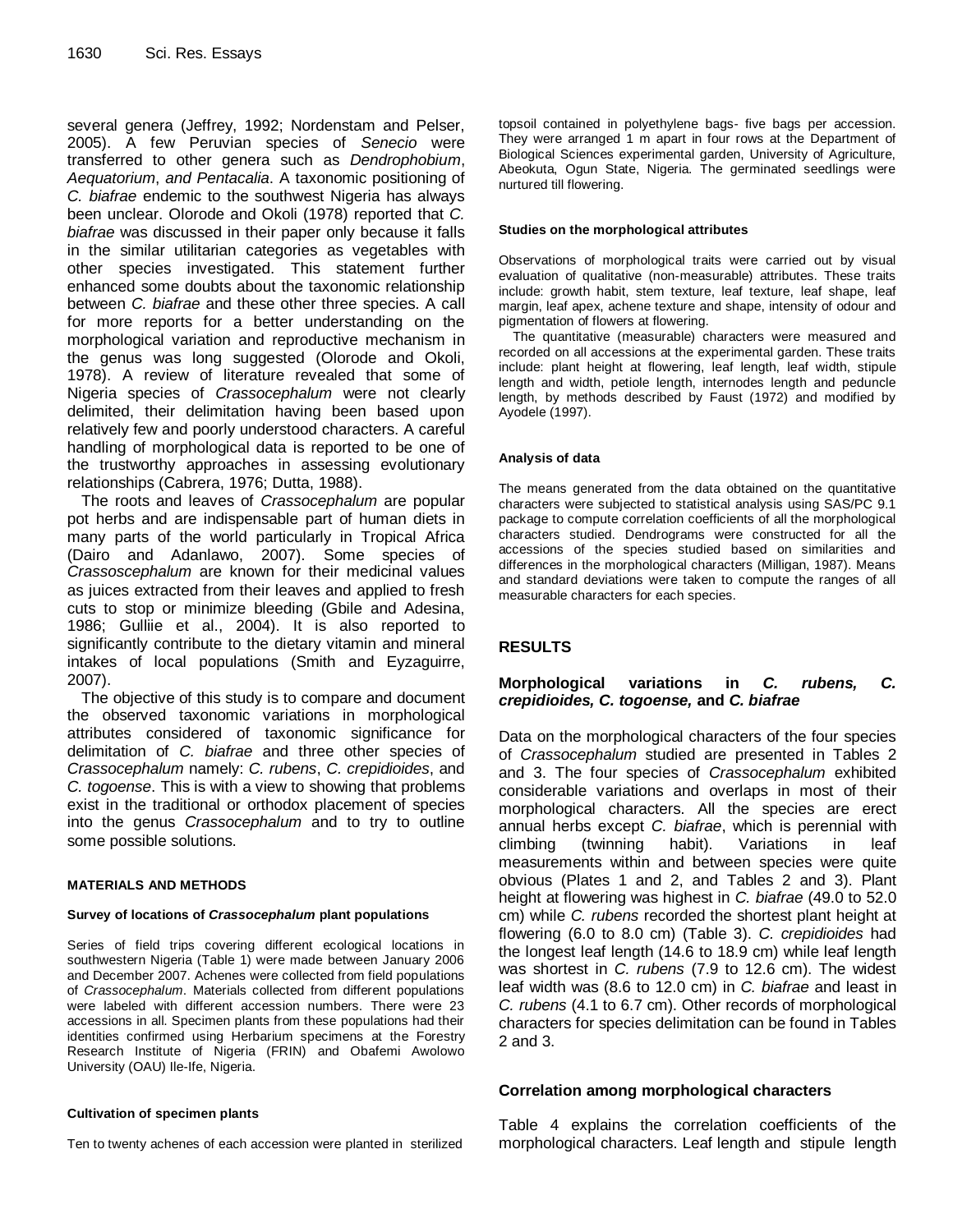| Name and accession number of<br>species                                                       | Location of collection                                                                                                                                                                                                                            | Description of location                                                                                                              |  |
|-----------------------------------------------------------------------------------------------|---------------------------------------------------------------------------------------------------------------------------------------------------------------------------------------------------------------------------------------------------|--------------------------------------------------------------------------------------------------------------------------------------|--|
| C. crepidioides (Benth.) S. Moore<br>AS/010, 012, 015, 018, and 022                           | Routes: Osiele Village, along Ibadan-Abeokuta Road, No. 21, Gbada<br>Salami Street, Idimu Lagos, Adodo Village, Igbeti/Ogbomoso, Aguo<br>Village Ibadan-Oyo Road, University of Ado-Ekiti campus.                                                 | Guinea and derived savannah in<br>yam/Maize farmland, vegetable garden,<br>waste place, roadside                                     |  |
| C. rubens (Juss. Ex Jacq.) S.<br>Moore (purple floret) AS/001, 004,<br>005, 009, 014, and 017 | Routes: Guguru Village along Igbeti/Ogbomoso Adodo Village, near<br>Ogbomoso, Obantoko/Adatan, Asero, Abeokuta, Okuku, along<br>Ikirun/Ilorin Road. Guguru Village, near Ogbomoso/Igbeti, roadside,<br>besides Local Government Secretariat, Epe. | Derived and Guinea savannah in<br>yam/maize farm, road side, yam/pepper<br>farmland, cleared land                                    |  |
| C. rubens (Juss. Ex Jacq.) S.<br>Moore (light purple floret) AS/002,<br>003, 006, 007 and 016 | Routes: Telemu Village along Iwo-Osogbo Road, Gurugu Village, along<br>Ogbomoso/Igbeti, Aramoko-Ado-Ekiti Road. Joju Village, Sango-Otta<br>along Abeokuta-Lagos, Awe/Iwo.                                                                        | Guinea and derived savannah in yam<br>farmland, waste place by the roadside,<br>abandoned plot of land, uncultivated burnt<br>forest |  |
| C. rubens (Juss. Ex. Jacq.) S.<br>Moore (white floret) AS/013, 019<br>and 020                 | Routes: Igbeti township, Oru/Ijebu Igbo Road. Ibadan/Abeokuta; Bakatari<br>Township                                                                                                                                                               | Guinea and derived savannah in Yam<br>farmland , waste place roadside in<br>dilapidated building                                     |  |
| C. biafrae (Olive & Hiern)<br>S. Moore AS/008 and 011                                         | Routes: Fiditi along Oyo-Ibadan Road, Moniya                                                                                                                                                                                                      | Derived SAVANNAH with loamy soil; Cocoa<br>plantation.                                                                               |  |
| C. togoense C.D. Adams AS/021<br>and 023                                                      | Routes: Apomu Ikire; Eleekara, via Idi-Igba, Ilora, Ibadan-Oyo Road.                                                                                                                                                                              | Derived savannah with sandy loamy soil;<br>abandoned farmland and weedy roadsides.                                                   |  |

**Table 1.** Population, location and collection data of *C. crepidioides*, *C. rubens*, *C. biafrae* and *C. togoense.*

**Table 2.** Qualitative morphological characters of *Crassocephalum* species studied.

| Morphological<br>characters | C. crepidioides                                                                                                                                      | C. rubens                                                                                                                       | C. togoense                                                                                                                             | C. biafrae                                                                                                             |  |
|-----------------------------|------------------------------------------------------------------------------------------------------------------------------------------------------|---------------------------------------------------------------------------------------------------------------------------------|-----------------------------------------------------------------------------------------------------------------------------------------|------------------------------------------------------------------------------------------------------------------------|--|
| <b>Growth habit</b>         | Stout erect, low branching, annual<br>herb with soft root stock.                                                                                     | Erect, low branching, annual<br>herb with thin non-woody but<br>tough root stock.                                               | Erect, apical branching, annual<br>herb with soft root stock.                                                                           | Twinning perennial with soft<br>root stock.                                                                            |  |
| <b>Stem</b>                 | Green with purple pigmentation,<br>pubescent or hairy, succulent,<br>tendered and soft.                                                              | Green, occasionally purple<br>pigmentation in purple and light<br>purple type, pubescent or hairy,<br>thin non-woody but tough. | Green with purple pigmentation,<br>pubescent or hairy, succulent,<br>tendered and soft.                                                 | Green, glabrous, purple<br>pigmentation, thick but<br>succulent.                                                       |  |
| Leaves                      | Lobed, lyrate or elliptic-pinnatifid,<br>serrated or coarsely toothed margin,<br>acute apex, alternate, pubescent or<br>hairy, 1-2 lobed, Stipulate. | Elliptic, highly variable serrated<br>or coarsely toothed margin,<br>acute apex, alternate,<br>pubescent or hairy, Stipulate.   | Parted or deeply lobed, serrated<br>and coarsely toothed margin,<br>acute apex, alternate, pubescent<br>or hairy, 4-5 lobed, Stipulate. | Triangular or deltoid, serrated,<br>sometimes lobed, acuminate<br>apex, alternate, glabrous or<br>smooth, exstipulate. |  |

**Table 3.** Summary data on the quantitative morphological characters of *Crassocephalum* species studied.

| <b>Characters</b>     | C. rubens    | C. biafare   | C. crepidioides | C. togoense  |
|-----------------------|--------------|--------------|-----------------|--------------|
| Plant height (cm)     | $6.0 - 8.0$  | 49.0-52.0    | $6.0 - 12$      | $6.0 - 11.0$ |
| Leaf length (cm)      | $7.9 - 12.6$ | $9.5 - 11.3$ | 14.6-18.9       | 12.5-15.0    |
| Leaf width (cm)       | $4.1 - 6.7$  | $8.6 - 12.0$ | $7.7 - 9.5$     | $6.2 - 7.2$  |
| Stipule length (cm)   | $1.2 - 2.9$  | Exstipulate  | $1.8 - 3.9$     | $2.1 - 2.2$  |
| Stipule width (cm)    | $0.8 - 1.1$  | Exstipulate  | $1.4 - 1.9$     | $0.9 - 1.1$  |
| Intrenode length (cm) | $1.9 - 7.0$  | $5.8 - 5.9$  | $4.1 - 5.0$     | $3.4 - 3.8$  |
| Petiole length (cm)   | $0.7 - 1.9$  | $5.4 - 6.1$  | $3.7 - 4.2$     | $2.3 - 2.9$  |
| Peduncle length (cm)  | 20.1-35.1    | $7.0 - 8.7$  | $3.6 - 16.1$    | 16.1-24.2    |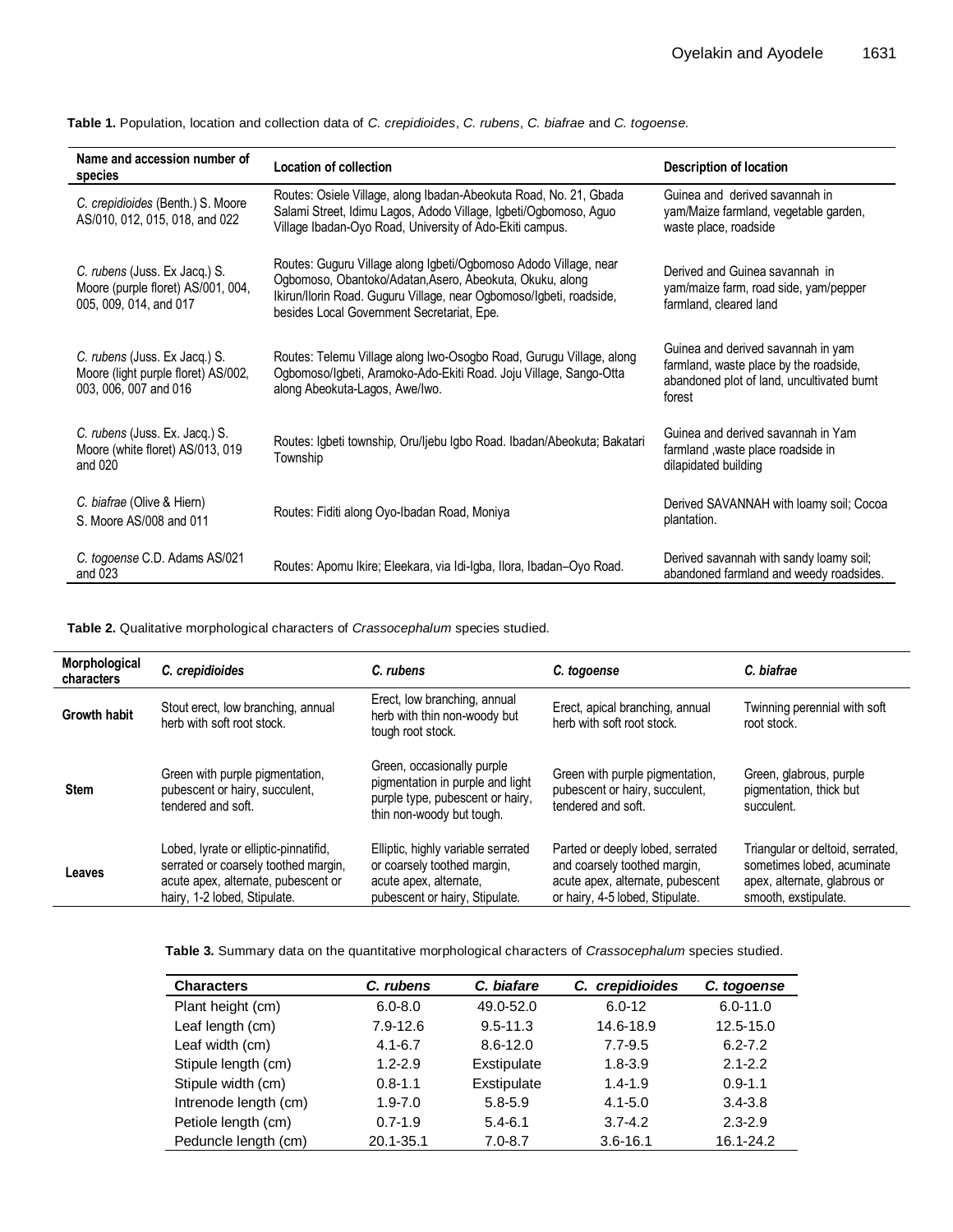

 D) *C*. *rubens*. **Plate 1.** Growth habit of *Crassocephalum* species studied. A) *C*. *biafrae* B) *C*. *togoense* C) *C*. *crepidioides*



Plate 2. Leaf forms in the *Crassocephalum* species studied A) Parted/ deeply lobed leaf in *C. togoense,* B) Lobed leaf in *C. crepidioides,* C and D) Elliptic leaf in *C. rubens* (Scale line represents 10 cm), E) Triangular leaf in *C. biafrae*.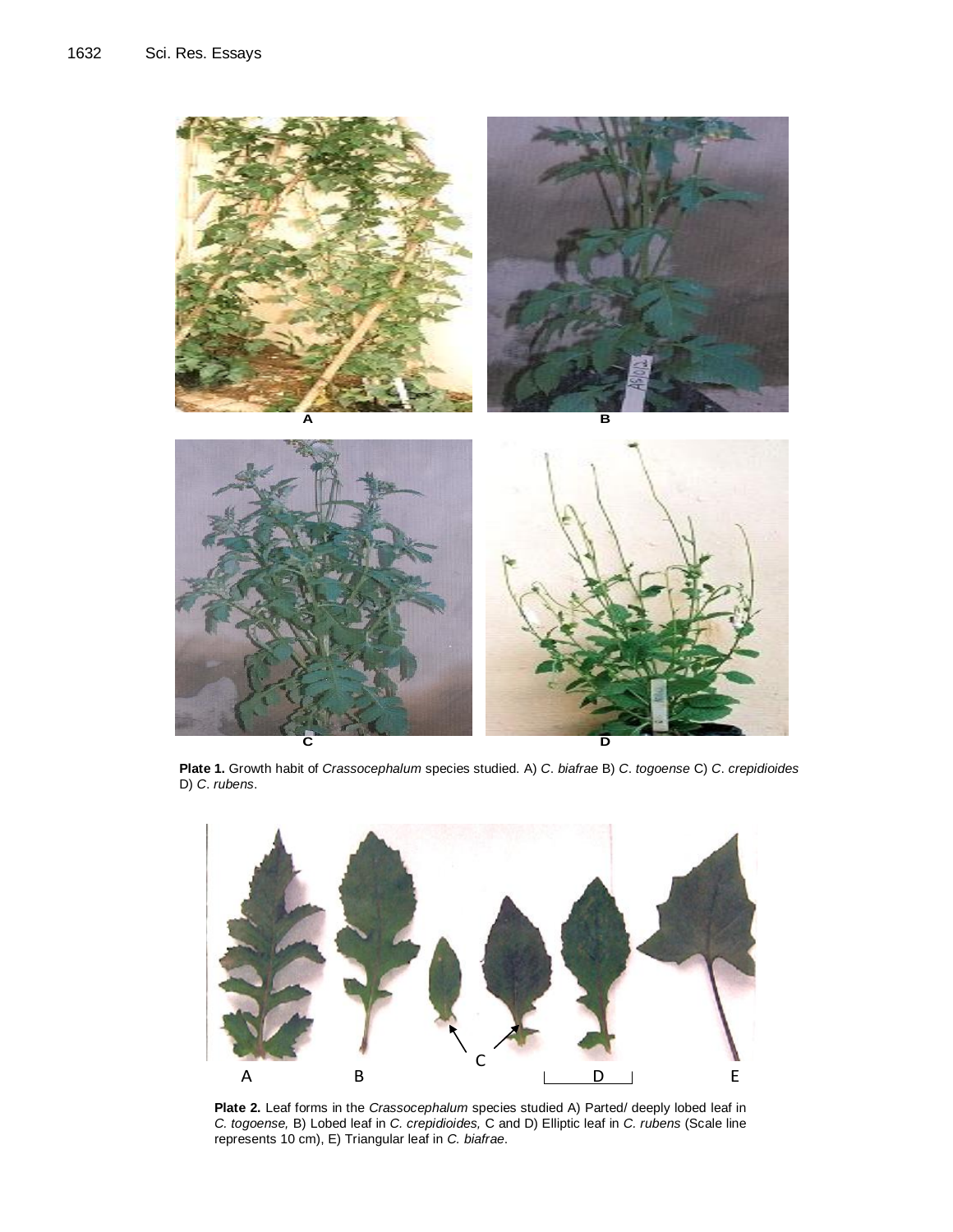| <b>Traits</b> | ᄔ | LW       | <b>PL</b> | SL        | <b>SW</b> | IL.     | <b>PDL</b> | <b>PH</b> |
|---------------|---|----------|-----------|-----------|-----------|---------|------------|-----------|
| LL.           |   | $0.63**$ | $0.52*$   | $0.89***$ | $0.91***$ | $-0.17$ | $-0.70***$ | $-0.01$   |
| LW            |   |          | $0.91***$ | $0.51*$   | $0.53*$   | 0.15    | $-0.53*$   | $0.67**$  |
| <b>PL</b>     |   |          |           | $0.51*$   | $0.51*$   | 0.21    | $-0.53*$   | $0.77***$ |
| <b>SL</b>     |   |          |           | 1         | $0.99***$ | $-0.09$ | $-0.76***$ | $-0.08$   |
| <b>SW</b>     |   |          |           |           | 1         | $-0.09$ | $-0.78***$ | $-0.07$   |
| IL.           |   |          |           |           |           |         | 0.11       | 0.32      |
| <b>PDL</b>    |   |          |           |           |           |         |            | $-0.02$   |
| <b>PH</b>     |   |          |           |           |           |         |            |           |

0.0001=\*\*\* highly significant, 0.01=\*\* very significant, 0.05=\* significant, <0.05= not significant (ns). LL= Leaf length (cm), LW= Leaf width (cm), PL= Petiole length (cm), SL= Stipule length (cm), SW= Stipule width (cm), IL=Internode length (cm), PDL=Peduncle length (cm) and PH= Plant height (cm).

were highly significantly correlated with leaf width  $(r=0.89)$  and stipule width  $(r=0.91)$ . Leaf width was also significantly correlated with petiole length (r=0.91) at probability level of P<0.001, petiole length (r=0.53) P<0.01 was significant with internode length and plant height (Table 4). The dendrogram clearly puts the accessions in different cluster groups that reflect their phenotypic and phylogenetic relationships (Figure 1).

#### **Taxonomic attributes of** *Crasocephalum* **species studied**

#### *Crassocephalum crepidioides* **(Benth.)** *S. Moore (Yoruba: Ebolo)*

*C. crepidioides* is an erect, low branching annual herb, 6.0 to 12.0 cm tall with soft root stock. The stem is green sometimes with purple pigmentation when the plant is young or at flowering. Leaves lyrate or elliptic pinnatifid, lobed with 1-2 lobes, serrated or coarsely toothed margin, acute apex, alternate, pubescent 14.6 to 18.9 cm long and 7.7 to 9.5 cm broad, stipule length ranging from 1.8 to 3.9 cm long and 1.4 to 1.9 cm wide, the petiole length is between 3.7 to 4.2 cm long, peduncle on which the multiple heads are borne is between 3.6 to 16.1 cm long (Tables 2 and 3). *C. crepidioides* usually occurs in fairly large populations in open waste places, abandoned lands or along roadsides in almost all vegetation zones in southwestern Nigeria.

#### *Crassocephalum rubens* **(Juss.ex.Jacq)** *S. Moore (Yoruba: Ebure, Ebire)*

*C. rubens* is an erect, low branching, annual herb 6.0 to 8.0 cm tall, thin, non-woody but with tough root stock. Green stem with occasionally purple pigmentation especially in purple and light purple floret varieties, pubescent. Leaves 7.9 to 12.6 cm long, often smaller, highly variable, elliptic, sometimes auriculate, serrated or coarsely toothed margin, pubescent, acute apex; peduncle 20.1 to 35.1 cm long (Tables 2 and 3). Three varieties were observed in *C. rubens* based on floret colour. There were purple, light purple and white floret morphotypes.

# *Crassocephalum togoense* **C.D. Adams**

*C. togoense* is an erect, apical branching, annual herb of 6.0 to 11.0 cm tall with soft root stock. The stem is green, purple pigmented when the plant is young and at flowering, pubescent, succulent, but thicker than *C. crepidioides*. Leaves elliptic-pinnatifid, serrated or with coarsely toothed margin, acute apex, pubescent, lobed with 3 to 4 pairs of elliptic segments cut down nearly to the midrib and larger towards the apex, 12.5 to 15.0 cm long, 6.2 to 7.2 cm broad, petiole length 2.3 to 2.9 cm long, stipule 2.1 to 2.2 cm long, 0.9 to 1.1 cm broad, terminal and axillary peduncles with multiple capitula ranging from 2.3 to 2.9 cm long (Tables 2 and 3).

# *Crassocephalum biafrae* **(Oliv. & Hiern.) S. Moore (Yoruba: Worowo)**

*C. biafrae* is twinning perennial herb, usually supported by stake, up to 49.0 to 52.0 cm tall. The stem is green with purple pigmentation at flowering, thick but nonwoody and glabrous, basal branch is sometimes formed, leaves triangular or deltoid with petiole of 5.4 to 6.1 cm long, sometimes pinnatifid with deep lobes cut down up to the midrib (Plate 3), serrated or coarsely toothed margin, acuminate apex, alternate, glabrous or smooth, 9.5 to 11.3 cm long, 8.6 to 12.0 cm broad, exstipulate, peduncle 7.0 to 8.7 cm long (Tables 2 and 3). It is a shade tolerant twinner, usually found growing in cocoa plantations.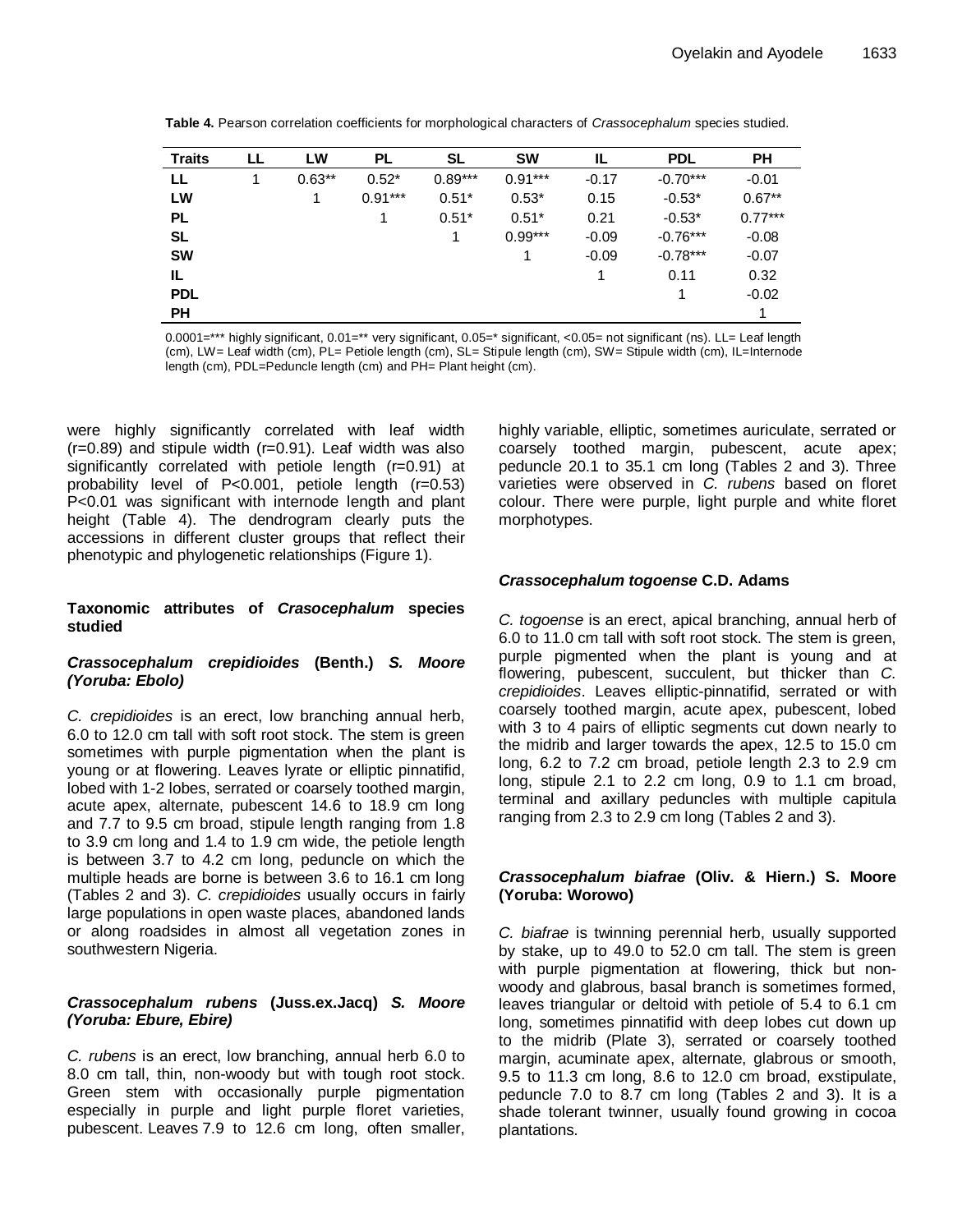

| <b>Groups</b> | <b>Accessions</b>                          | <b>Species</b>               |
|---------------|--------------------------------------------|------------------------------|
|               | AS/001, 006, 007, 009, 019, & 020          | C. rubens                    |
| Ш             | AS/002, 004, 003, 017, 016, 005, 013 & 014 | C. rubens                    |
| Ш             | AS/008 & 011                               | C. biafrae                   |
| IV.           | AS/010, 022, 012, 015, 018, 021 & 023.     | C.crepidioides & C. togoense |

**Figure 1.** Dendrogram showing grouping of *Crassocephalum* accessions studied based on morphological characters.

# **DISCUSSION**

Accessions of *C. togoense*, *C. crepidioides*, and *C. rubens* were all erect annual herbs while those of *C. biafrae*, were perennial with twinning habit. The three more similar species can be readily distinguished from *C. biafrae* using their morphological traits such as leaf length, leaf width, petiole length, stipule length, stipule width, internode length, peduncle length, leaf texture, leaf shape, leaf margin, and plant height. Variation in stem texture, leaf - shape, size, and texture, were quite obvious among accessions of the three similar species and between them and *C. biafrae* (Plates 1 and 2). The morphological attributes dendogram grouping of *C. crepidioides* and *C. togoense* [Figure (1) IV] in addition to their ecological association suggests the co-evolution of the two species and justifies their grouping into the same genus. The form of the pair of segment of leaves at the base is a trait which distinguishes C*. togoense* from *C. crepidioides* while *C. rubens* appears to be intermediate between the two species (Plate 2A, B, C and D).

Morphological attributes constitute the orthodox tool of the Taxonomists because of their diagnostic value in taxonomic evaluation (Cabrera, 1976; Dutta, 1988; Ayodele and Olorode, 2005). It must however be borne in mind that the morphology of an organism is not simply an accident. It represents the result of a long evolution of successive adaptation of living things to their environment (Baldauf, 1965). Azevedo-Goncalves and Matzenbacher (2005) citing Cabrera (1976) considered characters as leaf shape and pubesence stem and plant size, capitula size, stem ramification, fruit size as characters of taxonomic value in species classification. Three of the four species of *Crassocephalum* studied except *C. biafrae*, showed many common morphological characters which established their genetic and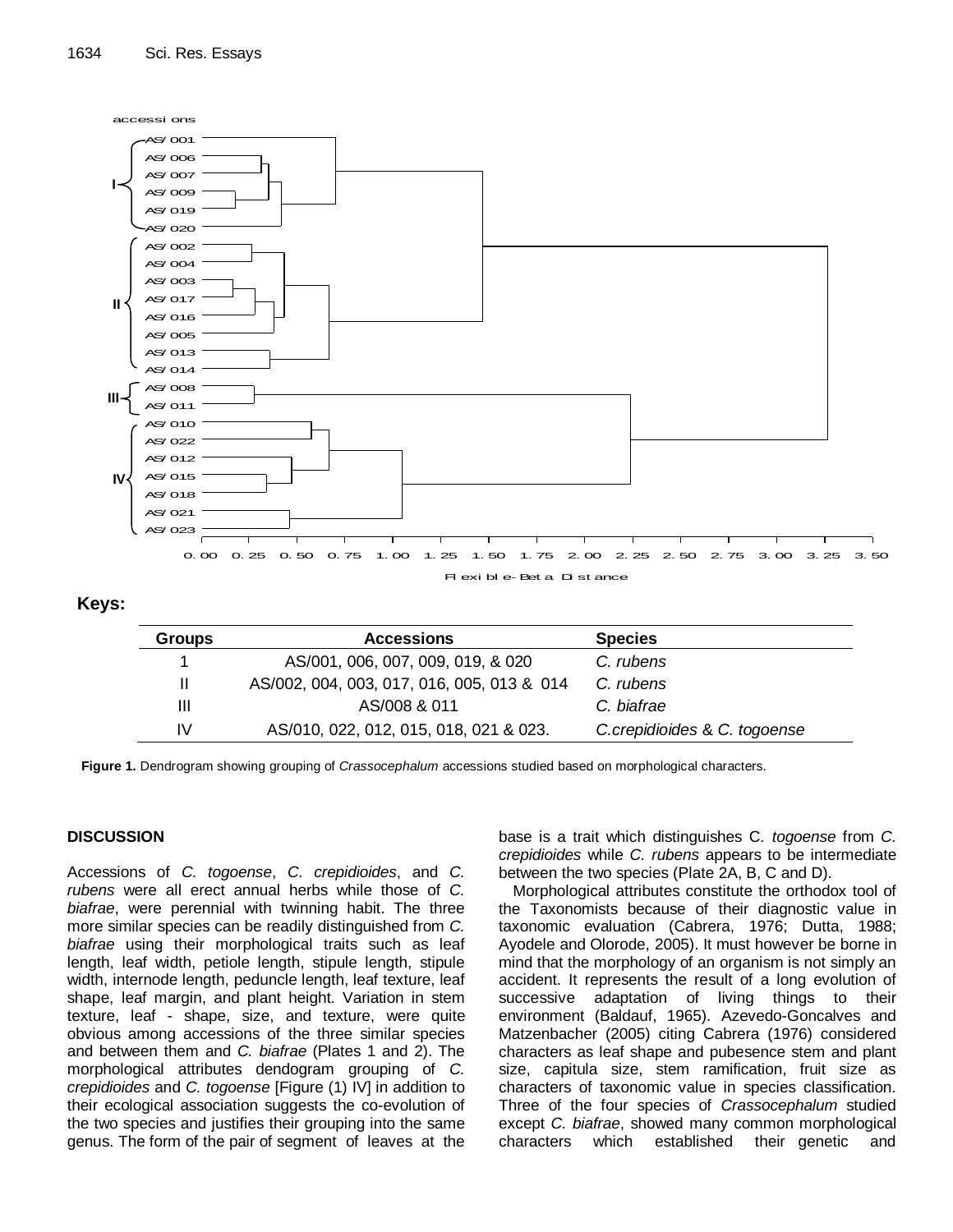

**Plate 3.** Variable leaf forms in *C. biafrae (*Scale line represents 5 cm).

phylogenetic relationship (Tables 2 and 3).

The cluster analysis of the dendrograms also gathered large number of units into smaller number of mutually exclusive groups, each having members that were closely related. *C. biafrae* stands out as a separate species until it got to a flexible beta-value of 2.25 (Figure 1). This further suggests their phenotypic differences. All these observed inter-specific differences were genetic rather than environmental since all the accessions were raised in the same environment and subjected to similar cultural practice. This eliminated the influence of the environment on the phenotypic expressions of their characters.

The leaf and stem texture were usually pubescent for *C. togoense*, *C. crepidioides*, and *C. rubens*, while glabrous in *C. biafrae*. Acuminate leaf margin was observed for *C. biafrae* while it was acute in the other three species. There were conspicuous differences in leaf shape and growth habit among the four species but however, with some degree of overlap among *C. togoense*, *C. crepidioides*, and *C. rubens*. *C. biafrae* was distinct from them (Table 2 and Plates 1 and 2). In the flora of West Tropical Africa, Hutchinson and Dalziel (1963) described the genus *Crassocephalum* on the account of the presence of hairs on both sides of the leaves and stem, acute apex, elliptic-pinnatifid leaf shape, erect, and annual in growth habit. *C. biafrae* was listed among the species in the genus with the descriptions that were exactly the same with the morphological features observed for accessions of plant materials used in this study. Its inclusion in the genus was viewed as a contradiction.

However, it was observed that *C. crepidioides, C. rubens* and *C. togoense* attributes agreed with the descriptions made by Hutchinson and Dalziel (1963) for the genus. *C. biafrae* on the other hand was observed to be readily separated from the genus *Crassocephalum* by absence of hairs on both sides of the leaves and stem, acuminate leaf apex, triangular leaf shape, glabrous in texture and perennial climbers. Therefore, these attributes clearly separate *C. biafrae* from other three taxa and is not viewed as to be closely related to other taxa in the genus *Crassocephalum*. From this study based on *C. biafrae* strikingly distinctive morphological characteristics, infrageneric segregation in the genus is suspected. Therefore, infrageneric group for *C. biafrae* from the genus *Crassocephalum* is hereby suggested. However, the sub group to which C*. biafrae* be transferred to requires additional studies. At present we refrain from providing a complete account of the infrageneric taxonomy of this genus but *C. biafrae* is suspected to be infrageneric taxa within the genus. It is hoped that this study will provide the basis for the future work on the delimitation of this genus.

#### **REFERENCES**

- Adams CD (1963). Compositae. In: Hepper, F.N. (Editor). *Flora of West Tropical Africa*. Crown Agents for Oversea Government and Administration 4. Millbank, London, SW1, United Kingdom 2 (2):225- 297.
- Ayodele MS (1997). Studies on the reproductive biology of *Vernonia*  Schreb. (Asteraceae). 1V: Seasonal flowering sequence among plant forms of *Vernonia* in Nigeria. Comp. Newslett. 30:5-14.
- Ayodele, MS, Olorode O (2005). A biosystematic evaluation of the relationship between three allopatric shrubby species of *Vernonia*  Schreb. (Asteraceae) in Nigeria. Comp. Newslett. 42:8-25.
- Azevedo-Goncalves CF, Matzenbacher NI (2005). Taxonomy notes in Hypochaeris L. (Asteraceae). Comp. Newslett. 42:1-4.
- Baldauf JR (1965). A comparative study of the pectoral girdle in the *Hyliade.* Res. Prob. In. Biol. Sci. Series 1. Am. Inst. Biol. Sci. Curr. Study 3:9-17.
- Cabrera AL (1976). Materials para una revision del genero Hypochaeris. 1. *Hypochaeris chillensis* (H. B. K.) Hieron. Darw. 20(4):312-322.
- Dairo FAS, Adanlawo IG (2007). Nutritional quality of *Crassocephalum crepidioides* and *Senecio biafrae*. Pak. J. Nutr. 6(1):35-39.